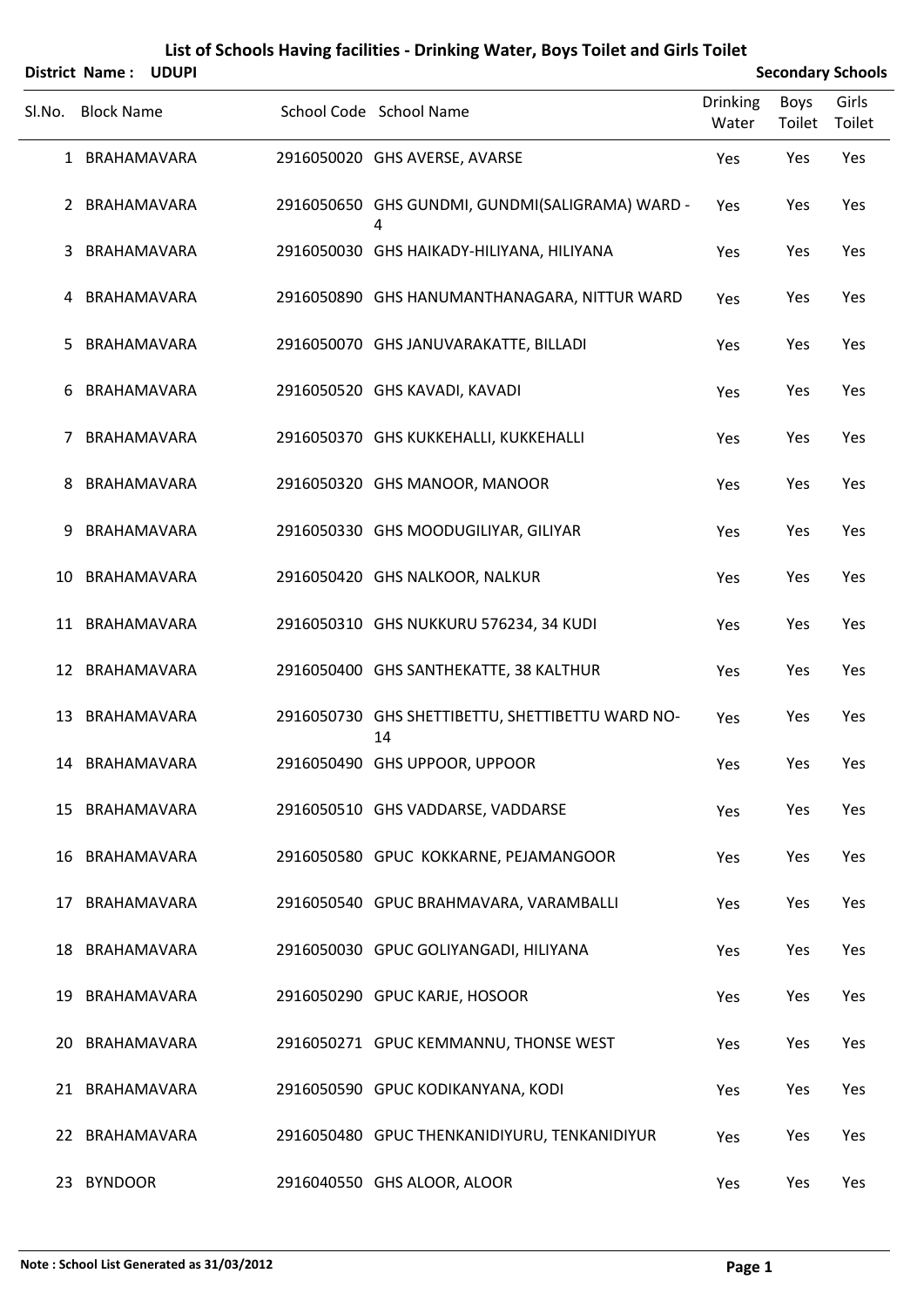| District Name: UDUPI |  |                                                            |                   |                | <b>Secondary Schools</b> |
|----------------------|--|------------------------------------------------------------|-------------------|----------------|--------------------------|
| Sl.No. Block Name    |  | School Code School Name                                    | Drinking<br>Water | Boys<br>Toilet | Girls<br>Toilet          |
| 24 BYNDOOR           |  | 2916040030 GHS BIJOORU, BIJOOR                             | Yes               | Yes            | Yes                      |
| 25 BYNDOOR           |  | 2916040050 GHS CHITHUR 576233 - CHITTUR, CHITTUR           | Yes               | Yes            | Yes                      |
| 26 BYNDOOR           |  | 2916040090 GHS GUJJADI, GUJJADI                            | Yes               | Yes            | Yes                      |
| 27 BYNDOOR           |  | 2916040100 GHS HAKLADY, HAKLADY                            | Yes               | Yes            | Yes                      |
| 28 BYNDOOR           |  | 2916040410 GHS KIRIMANJESHWARA, NAVUNDA                    | Yes               | Yes            | Yes                      |
| 29 BYNDOOR           |  | 2916040360 GHS MARAVANTHE, MARAVANTHE                      | Yes               | Yes            | Yes                      |
| 30 BYNDOOR           |  | 2916040450 GHS TALLUR, TALLUR                              | Yes               | Yes            | Yes                      |
| 31 BYNDOOR           |  | 2916040440 GHS UPPINAKUDRU, UPPINAKUDRU                    | Yes               | Yes            | Yes                      |
| 32 BYNDOOR           |  | 2916040501 GPUC BYNDOOR, YADTHARE                          | Yes               | Yes            | Yes                      |
| 33 BYNDOOR           |  | 2916040260 GPUC KAMBADAKOE, KAMBADAKONE                    | Yes               | Yes            | Yes                      |
| 34 BYNDOOR           |  | 2916040410 GPUC NAVUNDA, NAVUNDA                           | Yes               | Yes            | Yes                      |
| 35 BYNDOOR           |  | 2916040431 GPUC SHIROORU, SHIROOR                          | Yes               | Yes            | Yes                      |
| 36 BYNDOOR           |  | 2916040290 GPUC VANDSE, KARKUNJE                           | Yes               | Yes            | Yes                      |
| 37 BYNDOOR           |  | 2916040480 GPUCUPPUNDA, UPPUNDA                            | Yes               | Yes            | Yes                      |
| 38 KARKALA           |  | 2916010440 B MANJUNATHA PAI MEM GHS DURGA,<br><b>DURGA</b> | Yes               | Yes            | Yes                      |
| 39 KARKALA           |  | 2916010550 GHS KABETTU, KARKALA TMC WARD-4                 | Yes               | Yes            | Yes                      |
| 40 KARKALA           |  | 2916010300 GHS KALYA, KALYA                                | Yes               | Yes            | Yes                      |
| 41 KARKALA           |  | 2916010230 GHS CHOWIANGADI MALA, MALA                      | Yes               | Yes            | Yes                      |
| 42 KARKALA           |  | 2916010170 GHS HIRGANA, HIRGANA                            | Yes               | Yes            | Yes                      |
| 43 KARKALA           |  | 2916010470 GHS HOSMAR, EEDU                                | Yes               | Yes            | Yes                      |
| 44 KARKALA           |  | 2916010230 GHS KOODABETU MALA, MALA                        | Yes               | Yes            | Yes                      |
| 45 KARKALA           |  | 2916010311 GHS NAKRE, KUKKUNDOOR                           | Yes               | Yes            | Yes                      |
| 46 KARKALA           |  | 2916010480 GHS NALLURU, NALLUR                             | Yes               | Yes            | Yes                      |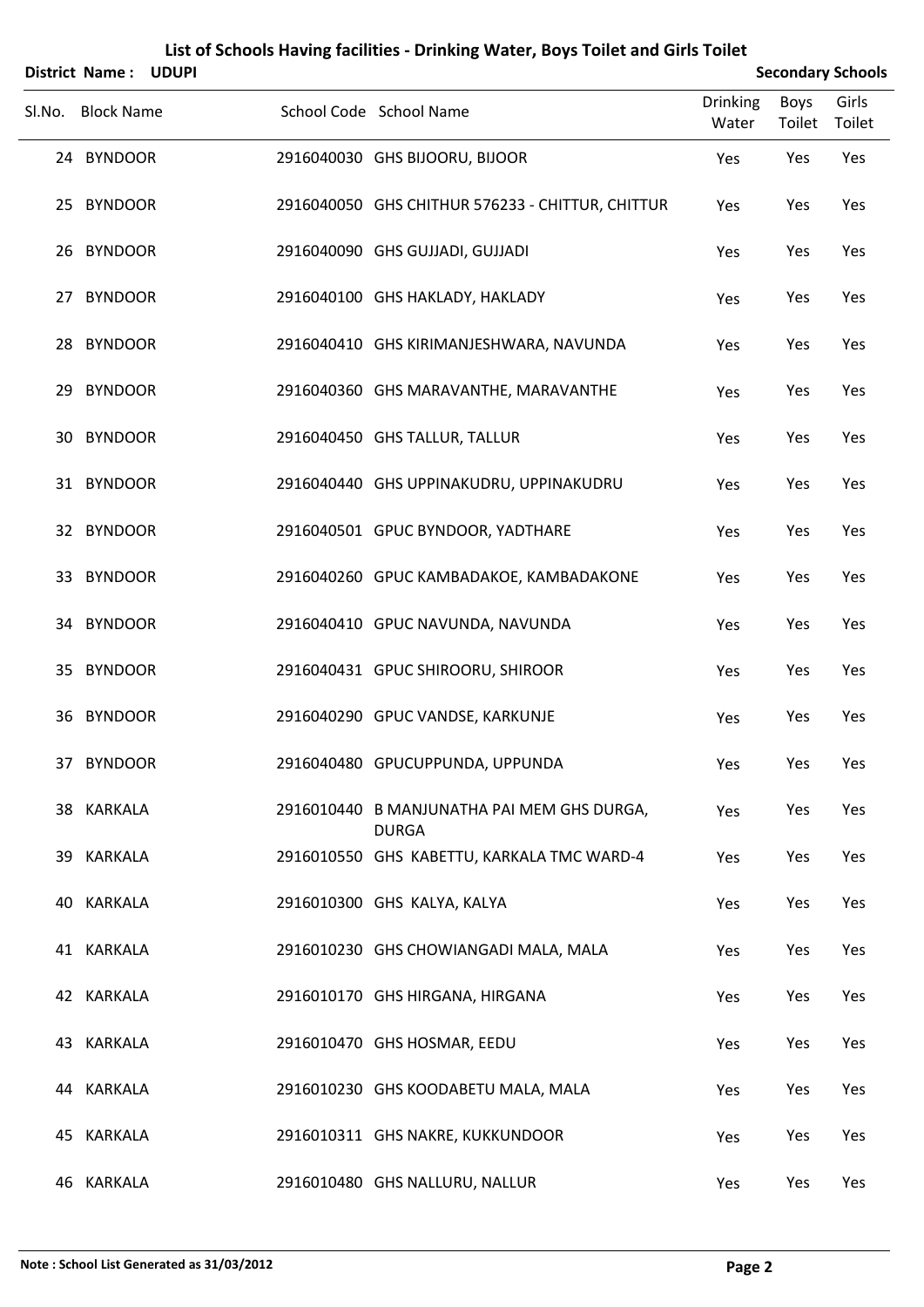| District Name: UDUPI |                                                                         |                   |                | <b>Secondary Schools</b> |
|----------------------|-------------------------------------------------------------------------|-------------------|----------------|--------------------------|
| Sl.No. Block Name    | School Code School Name                                                 | Drinking<br>Water | Boys<br>Toilet | Girls<br>Toilet          |
| 47 KARKALA           | 2916010490 GHS RENJALA, RENJALA                                         | Yes               | Yes            | Yes                      |
| 48 KARKALA           | 2916010070 GHS SHIVAPURA, SHIVAPURA                                     | Yes               | Yes            | Yes                      |
| 49 KARKALA           | 2916010340 GHS SOODA, SOODA                                             | Yes               | Yes            | Yes                      |
| 50 KARKALA           | 2916010160 GHS YARLAPADY, YERLAPADY                                     | Yes               | Yes            | Yes                      |
| 51 KARKALA           | 2916010521 GPUC KARKALA, KARKALA TMC WARD-1                             | Yes               | Yes            | Yes                      |
| 52 KARKALA           | 2916010260 GPUC BAILUR, BAILUR                                          | Yes               | Yes            | Yes                      |
| 53 KARKALA           | 2916010450 GPUC BAJAGOLI, MUDAR                                         | Yes               | Yes            | Yes                      |
| 54 KARKALA           | 2916010350 GPUC BELMAN, BELMAN                                          | Yes               | Yes            | Yes                      |
| 55 KARKALA           | 2916010040 GPUC HEBRI, HEBRI                                            | Yes               | Yes            | Yes                      |
| 56 KARKALA           | 2916010130 GPUC KUKKUJE, KUKKUJE                                        | Yes               | Yes            | Yes                      |
| 57 KARKALA           | 2916010100 GPUC MUNIYALU, VARANGA                                       | Yes               | Yes            | Yes                      |
| 58 KARKALA           | 2916010290 GPUC PALLI, PALLI                                            | Yes               | Yes            | Yes                      |
| 59 KARKALA           | 2916010420 GPUC SANOOR, SANOOR                                          | Yes               | Yes            | Yes                      |
| 60 KARKALA           | 2916010200 GPUC SHIRLAL, SHIRLAL                                        | Yes               | Yes            | Yes                      |
| 61 KARKALA           | 2916010020 HERGA VITTAL SHETTY GHS KUCHUR,<br><b>KUCHCHUR</b>           | Yes               | Yes            | Yes                      |
| 62 KARKALA           | 2916010151 RADHA NAYAK GHS YENNEHOLE, MARNE                             | Yes               | Yes            | Yes                      |
| 63 KARKALA           | 2916010270 SHRI ANANDA SHETY HS KANAJAR,<br><b>KOWDOOR</b>              | Yes               | Yes            | Yes                      |
| 64 KARKALA           | 2916010580 SUNDARA PURANIK MEM HS PERVAJE,<br><b>KARKALA TMC WARD-3</b> | Yes               | Yes            | Yes                      |
| 65 KUNDAPURA         | 2916030950 GHS ALBADI ARDI, ALBADI                                      | Yes               | Yes            | Yes                      |
| 66 KUNDAPURA         | 2916030980 GHS AMASEBAILU, AMASEBAILU                                   | Yes               | Yes            | Yes                      |
| 67 KUNDAPURA         | 2916030810 GHS BASRUR, BASRURU                                          | Yes               | Yes            | Yes                      |
| 68 KUNDAPURA         | 2916030690 GHS BEEJADI, BEEJADI                                         | Yes               | Yes            | Yes                      |
| 69 KUNDAPURA         | 2916030740 GHS BELOOR, BELOOR                                           | Yes               | Yes            | Yes                      |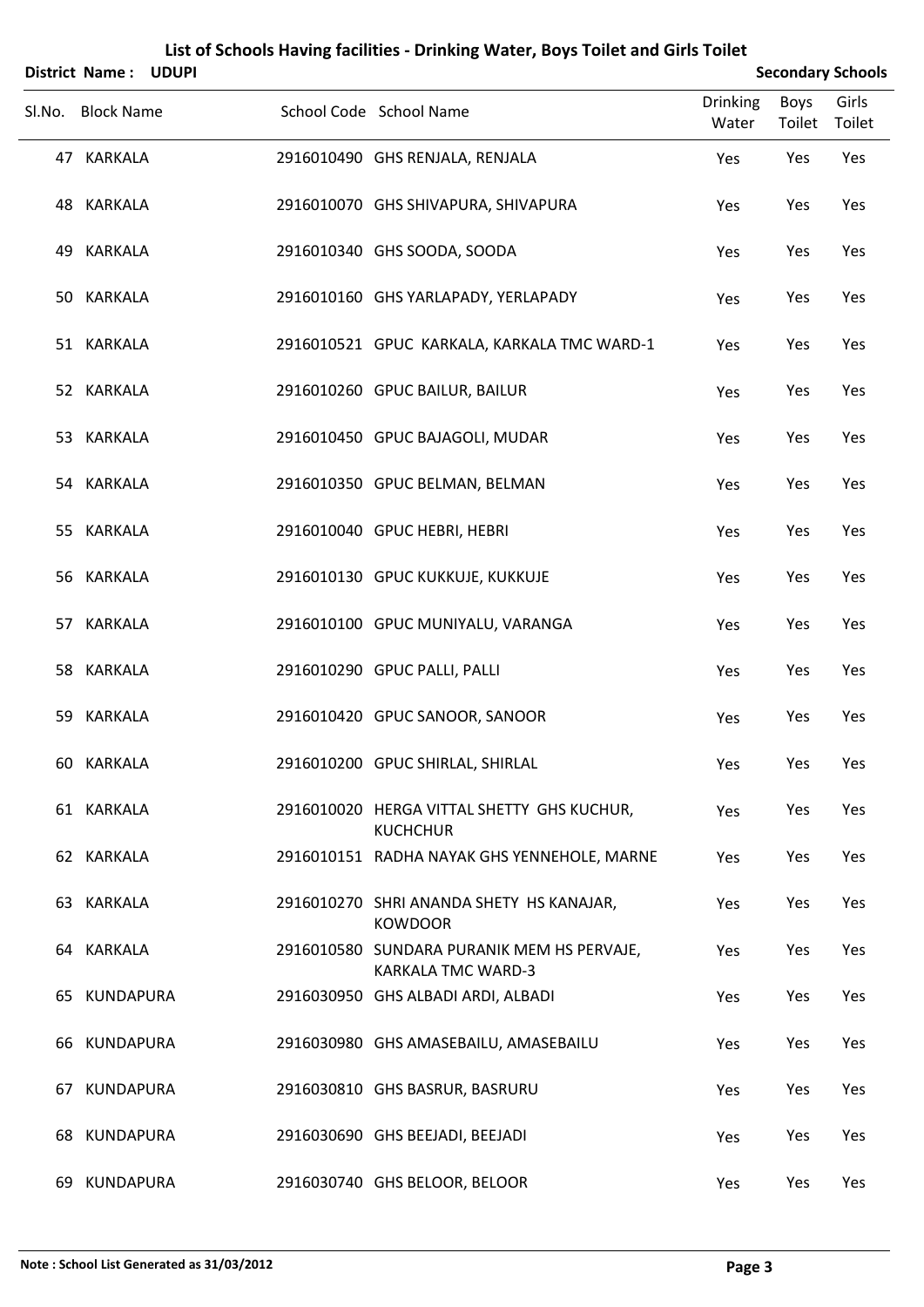|        | District Name:    | <b>UDUPI</b> |                                                               |                          |                | <b>Secondary Schools</b> |
|--------|-------------------|--------------|---------------------------------------------------------------|--------------------------|----------------|--------------------------|
| Sl.No. | <b>Block Name</b> |              | School Code School Name                                       | <b>Drinking</b><br>Water | Boys<br>Toilet | Girls<br>Toilet          |
|        | 70 KUNDAPURA      |              | 2916030860 GHS HESKUTHUR, HESKATHOOR                          | Yes                      | Yes            | Yes                      |
|        | 71 KUNDAPURA      |              | 2916030780 GHS KALAVARA, KALAVARA                             | Yes                      | Yes            | Yes                      |
|        | 72 KUNDAPURA      |              | 2916030541 GHS KANDLUR, KAVRADY                               | Yes                      | Yes            | Yes                      |
|        | 73 KUNDAPURA      |              | 2916030750 GHS KEDURU, KEDOOR                                 | Yes                      | Yes            | Yes                      |
|        | 74 KUNDAPURA      |              | 2916030670 GHS KONI, KONI                                     | Yes                      | Yes            | Yes                      |
|        | 75 KUNDAPURA      |              | 2916031121 GHS SIDDAPUR, SIDDAPUR                             | Yes                      | Yes            | Yes                      |
|        | 76 KUNDAPURA      |              | 2916031080 GHS VADERHOBLI, KUNDAPURA WARD NO-7                | Yes                      | Yes            | Yes                      |
|        | 77 KUNDAPURA      |              | 2916030710 GHS VAKWADI, VAKWADI                               | Yes                      | Yes            | Yes                      |
|        | 78 KUNDAPURA      |              | 2916030890 GPUC BIDKALKATTE, MOLAHALLI                        | Yes                      | Yes            | Yes                      |
|        | 79 KUNDAPURA      |              | 2916030920 GPUC HALADI, HALADY - 28                           | Yes                      | Yes            | Yes                      |
| 80     | KUNDAPURA         |              | 2916030620 GPUC HOSANGADI, HOSANGADI                          | Yes                      | Yes            | Yes                      |
|        | 81 KUNDAPURA      |              | 2916030680 GPUC KOTESHWARA, KOTESHWAR                         | Yes                      | Yes            | Yes                      |
|        | 82 KUNDAPURA      |              | 2916031100 GPUC KUNDAPURA, KUNDAPURA WARD NO-<br>9            | Yes                      | Yes            | Yes                      |
|        | 83 KUNDAPURA      |              | 2916030570 GPUC SHANKARANARAYANA,<br>SHANKARANARAYANA         | Yes                      | Yes            | Yes                      |
|        | 84 KUNDAPURA      |              | 2916030720 GPUC THEKKATTE, THEKKATTE                          | Yes                      | Yes            | Yes                      |
|        | 85 UDUPI          |              | 2916020410 GHS BELAPU, BELAPU                                 | Yes                      | Yes            | Yes                      |
|        | 86 UDUPI          |              | 2916020151 GHS MANIPURA, MANIPURA                             | Yes                      | Yes            | Yes                      |
|        | 87 UDUPI          |              | 2916020170 GHS RAJEEVANAGARA, BADAGABETTU 80                  | Yes                      | Yes            | Yes                      |
|        | 88 UDUPI          |              | 2916021250 GHS AJJARKADU, KANNARPADI WARD NO-32               | Yes                      | Yes            | Yes                      |
|        | 89 UDUPI          |              | 2916020490 GHS HEJAMDI KODI, HEJAMADI                         | Yes                      | Yes            | Yes                      |
|        | 90 UDUPI          |              | 2916021130 GHS INDIRANAGARA, INDIRANAGAR WARD<br><b>NO-20</b> | Yes                      | Yes            | Yes                      |
|        | 91 UDUPI          |              | 2916021076 GHS MALPE, KOLA WARD NO-1                          | Yes                      | Yes            | Yes                      |
|        | 92 UDUPI          |              | 2916020390 GHS MOOLURU, MULOOR                                | Yes                      | Yes            | Yes                      |